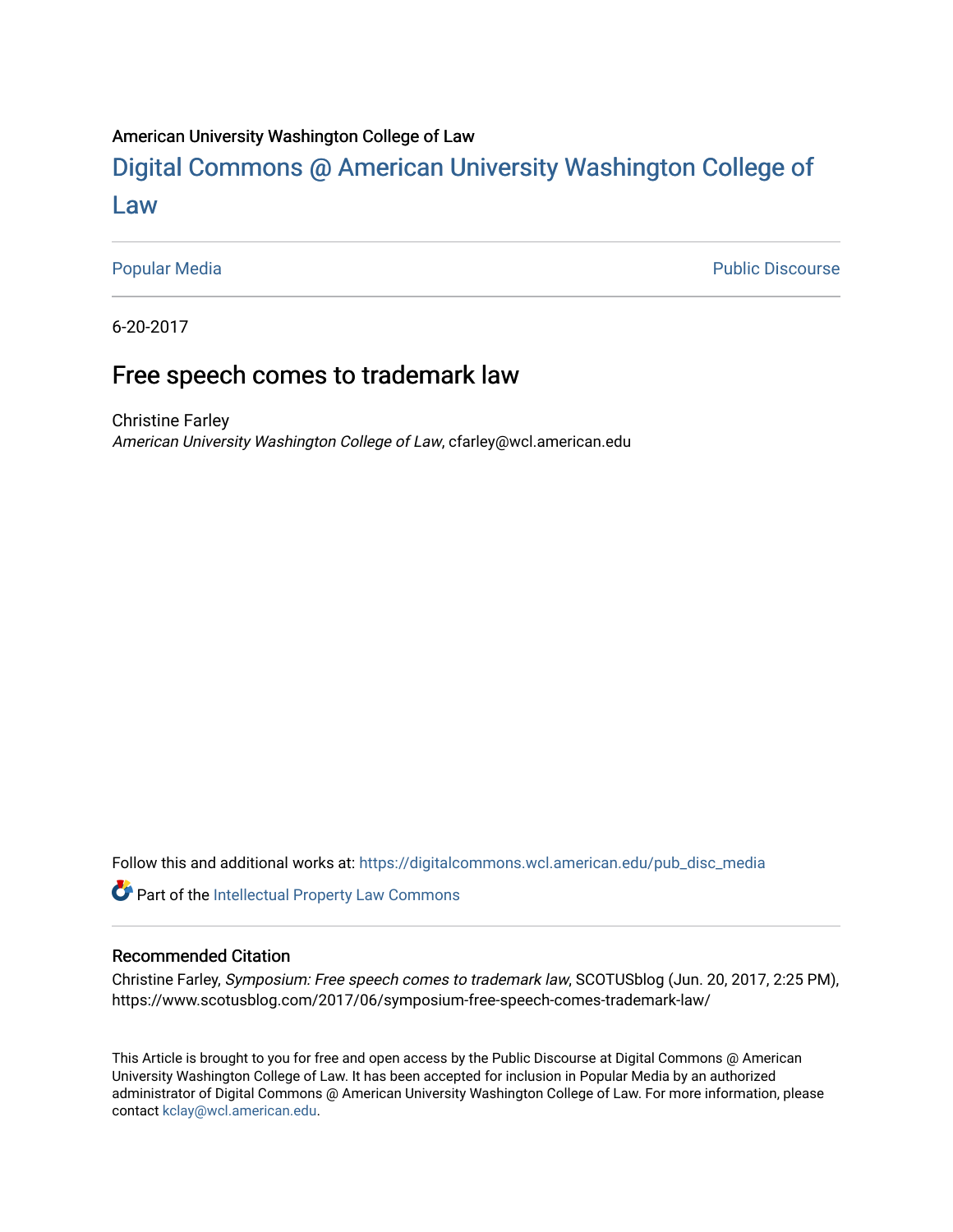## **Symposium: Free speech comes to trademark law**

**scotusblog.com**[/2017/06/symposium-free-speech-comes-trademark-law/](https://www.scotusblog.com/2017/06/symposium-free-speech-comes-trademark-law/)

June 20, 2017

# SCOTUSblog

## **INDEPENDENT NEWS & ANALYSIS** ON THE U.S. SUPREME COURT

By [Christine Farley](https://www.scotusblog.com/author/christine-farley/) on Jun 20, 2017 at 2:25 pm *Christine Haight Farley is a professor at American University Washington College of Law who teaches intellectual property law.* 

In *[Matal v. Tam](https://casetext.com/case/matal-v-tam?ref=Sb!fto8Qe)*, formerly *Lee v. Tam*, the court settled certain aspects of First Amendment law while it opened up new issues in trademark law. It is a challenge for the uninitiated to follow a coherent path through the court's First Amendment jurisprudence. I speak from personal experience as a trademark expert who has tried to make sense of First Amendment law. Free-speech absolutists will of course always find it easy to get to a particular end point. But I found certain questions, such as the approach to commercial speech and the treatment of viewpoint discrimination, to have some frustrating gaps. A First Amendment lawyer therefore will no doubt appreciate the court's opinion in *Tam*, as it bears on both of these issues.

A trademark lawyer, in contrast, will come away with more questions raised than answered. The court definitively answered the question of whether the U.S. Patent and Trademark Office can refuse registration to disparaging marks. It cannot. (And yes, this is a decisive victory in the REDSKINS case too.) But what should the PTO do with applications for marks that are "scandalous" or "immoral," as both categories are also barred registration by the Lanham Act? Although the court was silent as to these bars, there may not be any way to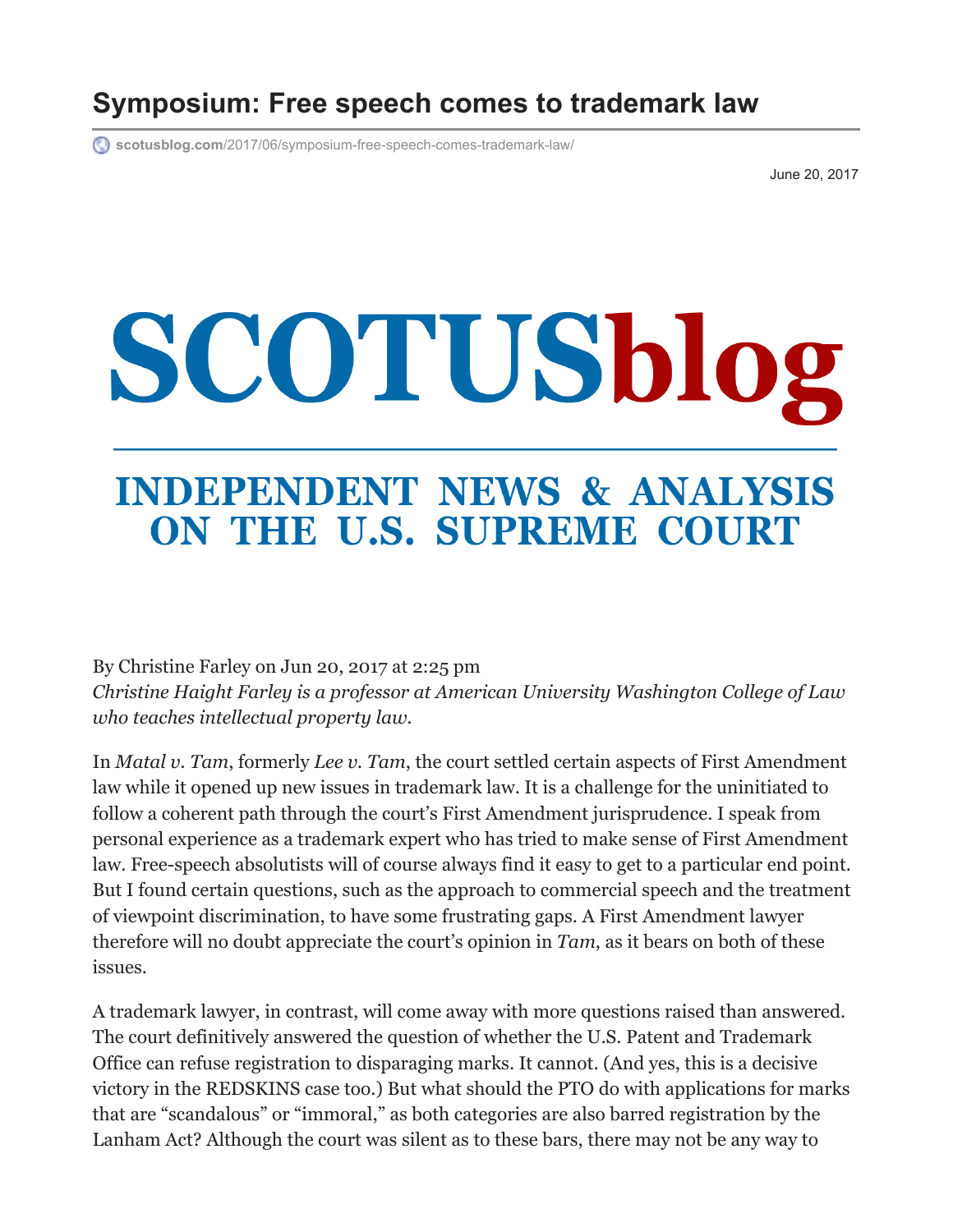distinguish them from the provision at issue in *Tam*. This lingering question was to be expected because the court does not pronounce on issues that are not before it. The court's opinion, however, raises a far more fundamental question: What is the relationship between the First Amendment and trademark law?

In striking down the challenged law as unconstitutional, a unanimous court (Justice Neil Gorsuch did not participate) was definitive on two points, which clarify First Amendment law beyond its application to trademark law: The disparaging marks provision of the Lanham Act constitutes viewpoint discrimination, and the program of federal trademark registration is not government speech. The second point was perhaps the most central issue in the case for the court. Having recently decided another government speech case, certain justices were presumably eager to revisit that doctrine. In 2015, in *Walker v. Texas Division, Sons of Confederate Veterans, Inc.*[, the court split 5-4, ultimately finding constitutional a law th](https://casetext.com/case/walker-v-tex-div-sons-of-confederate-veterans-inc?ref=Sb!GN7E2Y)at denied the Sons of Confederate Veterans specialty license plates. Justice Samuel Alito wrote the dissent in *Walker* (joined by Chief Justice John Roberts, Justice Antonin Scalia and Justice Anthony Kennedy) and the majority opinion in *Tam*. *Tam* was therefore an opportunity for the dissenters to limit this doctrine, noting it is "susceptible to dangerous misuse," and declare that *Walker* "marks the outer bounds of the government-speech doctrine." The court in *Tam* fervently rejected the proposition that when the government puts its seal of approval on certain private speech, that speech is transformed into government speech.

*Tam* therefore may be of interest to a First Amendment lawyer as a curtailment of the government-speech doctrine. The court rejected the application of that doctrine because the government neither creates nor independently cancels these marks, the messages that registered marks convey are varied and even inconsistent, and the public does not understand the registration process. It may be difficult to fit trademark registration into the category of government speech, but it is not clear why any of the characteristics listed above should be essential. One quibble with the court's analysis of trademark registration as government speech: The court stated that the PTO "does not edit marks submitted for registration." I would argue that when the PTO requires an applicant to officially disclaim words in a mark that the applicant is already using in commerce, it is editing the mark that becomes registered. (A broader critique is that the court seems often to be speaking of trademarks when the issue before it is limited to the registration of trademarks.)

The court gave comparatively short shrift to the other arguments advanced by the government as to why the disparaging marks provision is constitutional — that the provision was a feature of a government subsidy or a government program in which participants' constitutional rights outside the program were not leveraged by the program restrictions. Too bad as I thought these were better arguments in favor of the provision than the government-speech doctrine.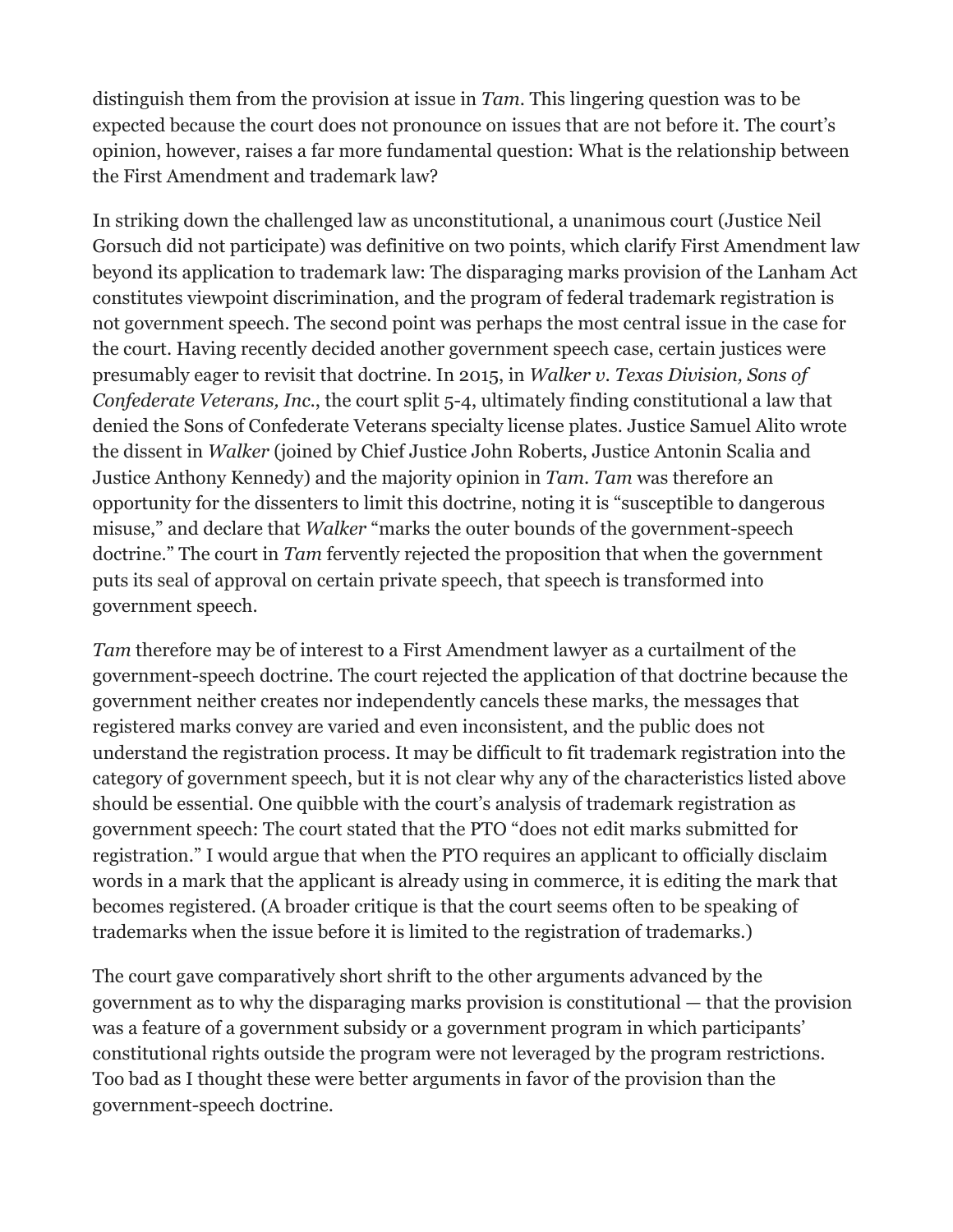As to viewpoint discrimination, *Tam* instructs that it is a subcategory of content discrimination and that when it is present, the limited public forum doctrine is unavailable. More importantly, we learn in *Tam* about the breadth of the category of viewpoint-based speech. A regulation may be deemed viewpoint based even when neither the government nor the speaker has a viewpoint. The disparagement provision was unsuccessfully argued to be viewpoint neutral because the government did not pick sides and was not swayed by the applicant's intentions. The court found, however, that it is enough if the law considers the viewpoint of the audience. Moreover, the court bluntly stated that "[g]iving offense is a viewpoint." These broad pronouncements about viewpoint discrimination will surely keep First Amendment lawyers and scholars busy.

*Tam* does not, however, elucidate on the standard applied to commercial speech. The question of when, if ever, strict scrutiny is appropriate when the regulation at issue is [directed to commercial speech was provoked by the court's 2011 decision in](https://casetext.com/case/sorrell-v-ims-health-inc-4?ref=Sb!JGQw0X) *Sorrell v. IMS Health Inc.* Another question, which arose for the first time in this case, is whether trademarks are properly categorized as commercial speech. Neither of these questions was answered by the court in *Tam*. The majority opinion acknowledged the latter question, although not the former, and stated that the court did not need to resolve the issue because the disparaging marks provision fails even the more lenient test for commercial speech established in *[Central Hudson Gas & Electric Corp. v. Public Service Comm'n of New York](https://www.law.cornell.edu/supremecourt/text/447/557)*. Both Kennedy's concurrence (joined by Justices Ruth Bader Ginsburg, Sonia Sotomayor, and Elena Kagan) and Justice Clarence Thomas' concurrence answered the former question directly and unequivocally. These five justices all agreed that when viewpoint discrimination is present, strict scrutiny should apply even in the context of commercial speech. Thus, on this point, the majority was actually in the minority as only Roberts, Breyer, and Alito seemed to resist this step.

Alito's opinion found that the disparaging marks provision failed the *Central Hudson* test, I believe, chiefly because the government was not able to identify a substantial government interest that the provision advances. For example, during oral argument, the PTO's deputy solicitor general surprised legal commentators with his response to Breyer's question about the purpose of the disparagement provision. He responded that the provision was consistent with broader trademark policy because disparaging marks were a distraction to the public. There was much tittering about this argument within my echo chamber. The lack of a clear rationale for this provision in the legislative history is something I have addressed in my [scholarship.](https://papers.ssrn.com/sol3/papers.cfm?abstract_id=2443423)

Although this is not the decision I was hoping for in this case — I filed an [amicus brief](https://papers.ssrn.com/sol3/papers.cfm?abstract_id=2906286) coauthored with Rebecca Tushnet on behalf of 31 law professors in support of the government — it is the decision I was expecting. What I could not anticipate — and what I was most eager to discover — is what the court would say about the relationship between the First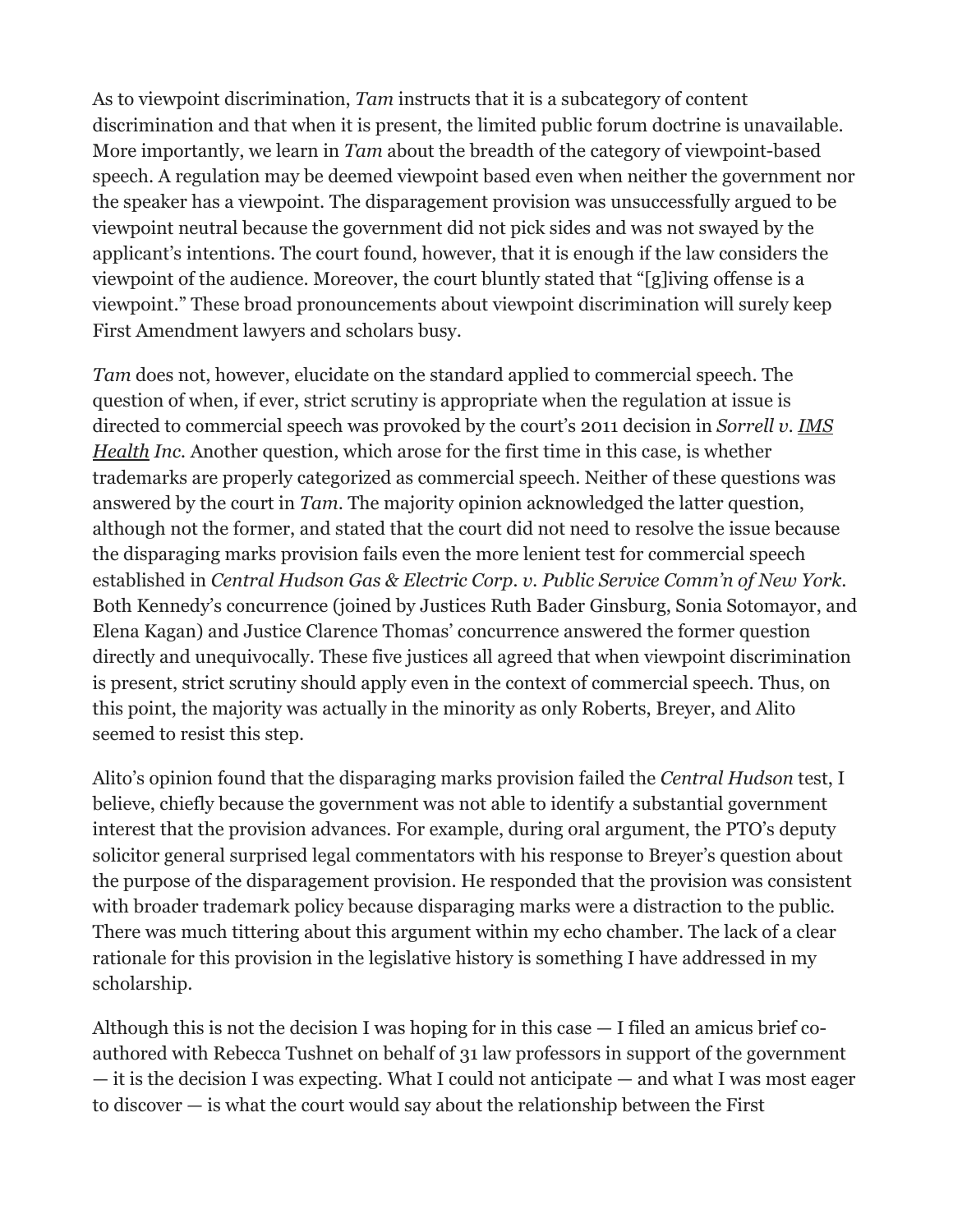Amendment and trademark law. I was wondering whether *Tam* would be to trademark law what *[Eldred v. Ashcroft](https://www.law.cornell.edu/supct/html/01-618.ZO.html)* was to copyright law in terms of rationalizing how intellectualproperty law does not run afoul of the First Amendment. It was not.

The *Tam* opinion goes a certain distance in suggesting the applicability of First Amendment protections within trademark law, but it does not explain the relationship between the two or how the burdens that trademark law place on speech can survive. In this regard it is significant that the court chose not to categorize trademarks as commercial speech. Previously, courts have justified injunctions on the non-misleading use of trademarks as a permissible restriction on commercial speech. As the court expands the protection of commercial speech, or the speech that formerly belonged in that category, it will become more difficult for courts to enjoin non-misleading speech.

Although it may have been unnecessary to reach the question of whether trademarks are commercial speech, the court's silence may be telling. Rather than answering that question directly, the court hinted at the proposition advanced by *Tam* and some amici that trademarks are expressive speech. For example, the court twice noted that the band adopted the mark in an effort to reclaim the derogatory term and also observed that "trademarks often consist of catchy phrases that convey a message."

Justice Kennedy's concurrence explicitly noted that the "case does not present the question of how other provisions of the Lanham Act should be analyzed under the First Amendment." Immediately following this statement, however, he observed, almost as if to answer the question anyway, that what is settled is that the law can prohibit the use of confusing and misleading trademarks. This raises the question of whether trademark law runs afoul of the First Amendment when it prohibits the non-misleading use of trademarks or denies registration for other reasons.

Either if trademarks are not commercial speech, or if content-based regulations of commercial speech are subject to strict scrutiny, then certain provisions of trademark law become vulnerable. Section 2 of the Lanham Act contains other registration bars that are not directed at the misleading use of trademarks. For instance, Section 2 also prohibits the registration of inaccurate but not necessarily misleading geographical indications of origin for wine or spirits, names of specific living persons absent written consent, and government insignia. Would these prohibitions survive strict scrutiny? Likewise, the dilution provisions in Section 43(c), which enable non-confusing speech to be enjoined, could be challenged based on the broad understanding of speech protection in trademark law advanced by the *Tam* court. These questions will have to be answered in another case, as I am sure they will be, because the *Tam* opinion invites trademark litigants to raise constitutional claims and courts to experiment with free-speech doctrines in trademark law.

Posted in [Symposium on the court's ruling in Matal v. Tam](https://www.scotusblog.com/category/special-features/symposia-on-rulings-from-october-term-2016/symposium-on-the-courts-ruling-in-matal-v-tam/)